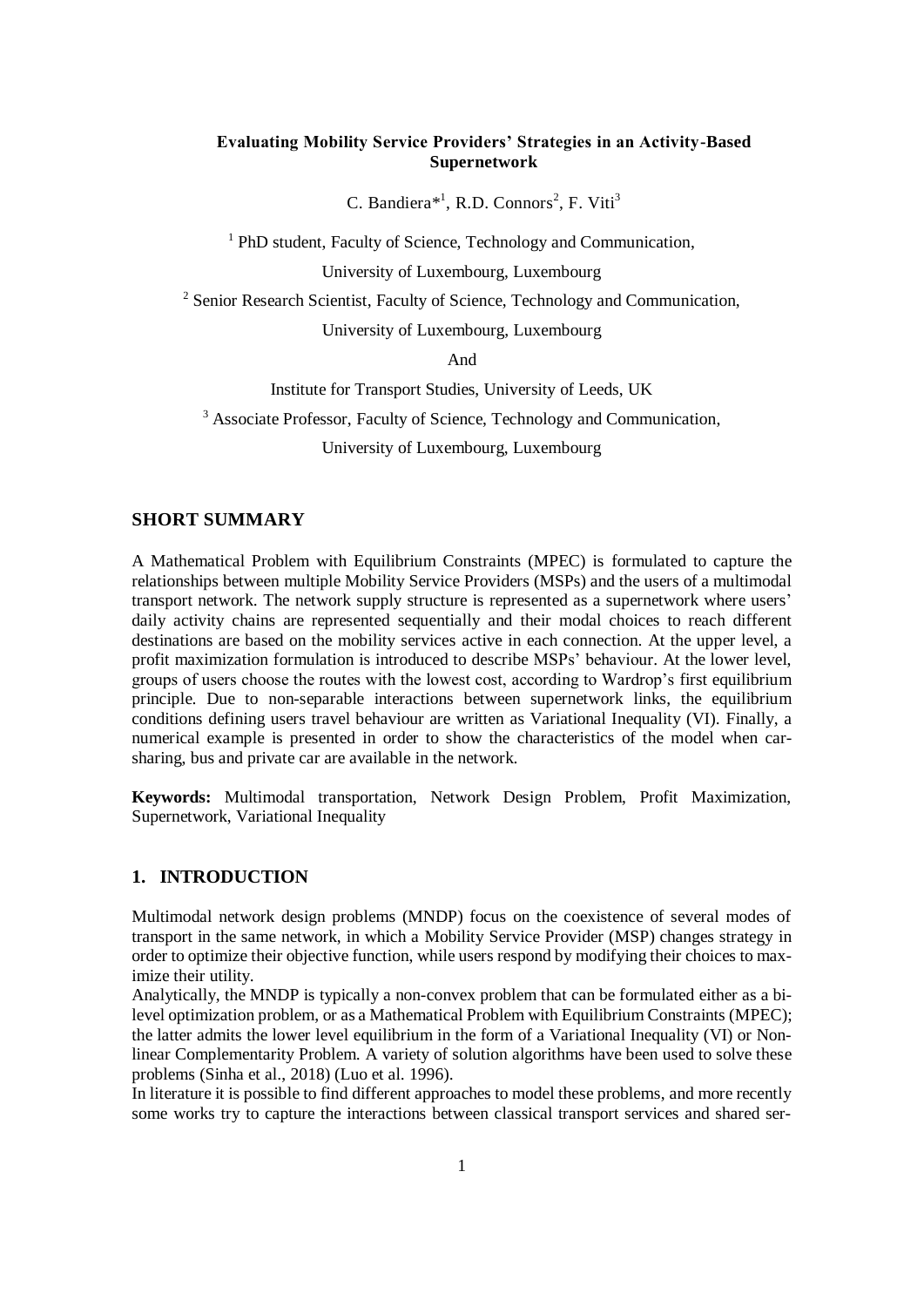vices. Nair et al. (2014) designed a shared vehicle system integrated with an existing transit network formulated as a mixed-integer bi-level program. The decisional variables of the upper level sharing system are: the decision to have a service in a certain node, the capacity of the node, and the fleet size. The lower level decisional variables are the flow that maximize the travel utility in the network. The original optimization problem is translated into the Karush–Kuhn–Tucker (KKT) conditions, and the problem becomes an MPEC. Fu et al. (2020), instead, developed an extended supernetwork in which the time and space coordination are taken into account together with activity and travel choices, subject to congestion effects. They formulate a bi-level problem in which at the upper level they maximize the accessibility of the activity locations, and at the lower level users maximize their utility. The lower level user equilibrium condition are then formulated as VI, and a heuristic algorithm is used to solve the general model. Nguyen et al. (2022) elaborated a bi-level problem considering at the upper level a car sharing company that seeks to maximize their profit changing parking spaces, prices and vehicle relocation. Users are assigned in a multimodal network in which they can choose between car-sharing, public transport and private car. Travellers can choose mode of transport, activities and routes. The lower level formulation takes the form of a VI. The general model is solved through a link-based approach.

In this context, the model proposed in this paper is based on an activity-based supernetwork in which all mobility services can be included. The problem is formulated as an MPEC where the upper level profit maximization ca be applied to different mobility services of the transport network. At the lower level users are divided in classes, and their formulation takes the form of a path-based VI.

# **2. METHODOLOGY**

The methodological approach used in this paper is based on the construction of a supernetwork. A supernetwork (Sheffi and Daganzo, 1978) is an expanded network where the different choices that travellers encounter are represented as route choices. This network illustration permits to represent an area where several MSPs offer mobility services to users, who perform their activities in different locations during a typical weekday.

Travellers are divided into *K* classes based on their personal attributes and daily trip chains. For each class, their sequence of activities is modelled as a graph (Figure 1), where a node *n* indicates an activity location and a link *a* indicates a trip to move from one activity location to the next. Through this graph we do not explicitly represent the real underlying transport infrastructure, and in the same activity location different classes of users can perform different activities.



**Figure 1: Network with activities for user class** *k*

In order to move from a single network to a multimodal supernetwork, the other fundamental input needed is based on MSPs' information. More specifically, once the network with activities is defined, it is then divided in several supplier-specific layers, each of which represents a unimodal network operated by a single MSP, as shown in Figure 2. Furthermore, in this representation we considered that travellers can also opt to make their trip with their proper private vehicle, i.e. car, bike, scooter, etc.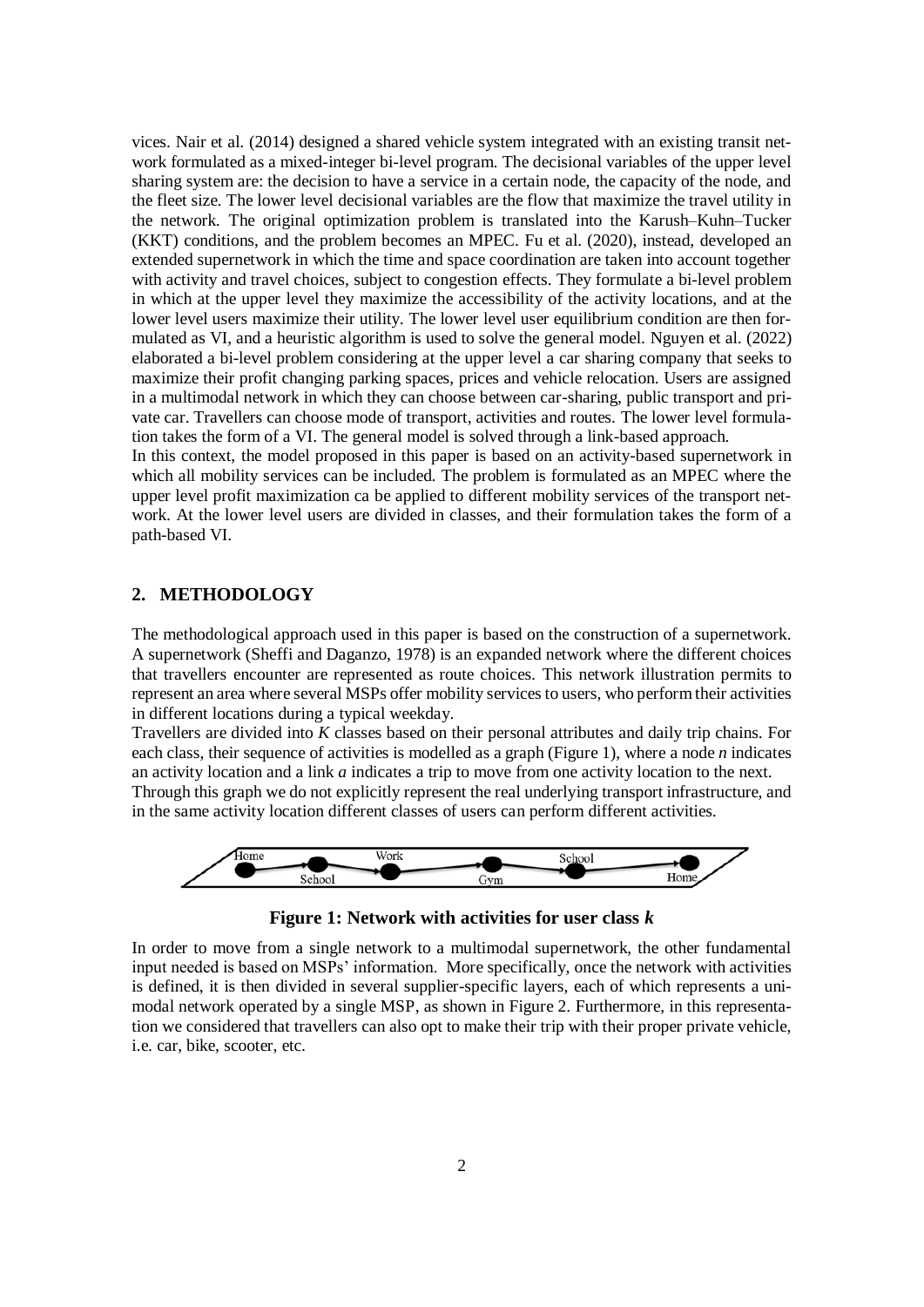

**Figure 2: Multimodal supernetwork (adaptation from Carlier et al., 2003)**

According to the network representation illustrated in Figure 2, each traveller must choose a path through the multimodal network in order to access their sequence of activity locations. A path (trip chain) can comprise three different types of links. Access links (black dashed lines) allow users to access a mode of transport from their origin (Home), and egress from a mode of transport to reach their final destination (Home). Mode-specific links (horizontal link) indicate trips made from one activity location to another using a specific mode of transport (designated by colour). Interchange links (vertical black link) allow users to move from one mode of transport to another. A modal link includes in turn three stages of a trip. In the first stage, the users leave the activity location and reach the mode of transport. Subsequently, the travellers use the specific mode of transport in order to reach the following destination. Finally, the users leave the mode of transport and arrive at the second activity location.

We assume that each MSP seeks to maximize the profit arising from their service. This profit is calculated considering that each MSP (*j*) owns a specific and uniquely defined layer of the supernetwork, through which they collect revenues based on how many travellers use the service and face costs that depend on how many vehicles are provided. In particular, each MSP  $(i)$  owns a fleet of vehicles  $(v^{j})$ , and as part of their choice, at equilibrium, they will strategically distribute these vehicles on the links  $(v_a)$  contained in their layer. The number of vehicles assigned at equilibrium to a specific link will be considered available only for that trip connection.

The lower level equilibrium decision variables are the vector of path flows  $(x)$  (f for the vector of link flow).

## *Notation*

In Table 1 we listed the general components of the notation that will not be explicitly introduced in the paper.

| <b>Sets/Indices</b> |                                  | <b>Parameters</b>  |                           |  |  |  |
|---------------------|----------------------------------|--------------------|---------------------------|--|--|--|
| J/i                 | <b>Mobility Service Provider</b> |                    | Incidence matrix          |  |  |  |
| K/k                 | User class                       | c                  | Unitary<br>monetary       |  |  |  |
|                     |                                  |                    | cost/Cost function        |  |  |  |
| S/s                 | Mobility subscription            |                    | Total monetary cost       |  |  |  |
| A/a                 | Arc                              |                    | Time function             |  |  |  |
| N/n                 | Node                             | $\rm d_w^{\kappa}$ | demand of class $k$ for   |  |  |  |
|                     |                                  |                    | w                         |  |  |  |
| $W\!/\mathrm{w}$    | OD pairs                         |                    | relocation factor for $j$ |  |  |  |

|  |  |  | <b>Table 1: General notation</b> |
|--|--|--|----------------------------------|
|--|--|--|----------------------------------|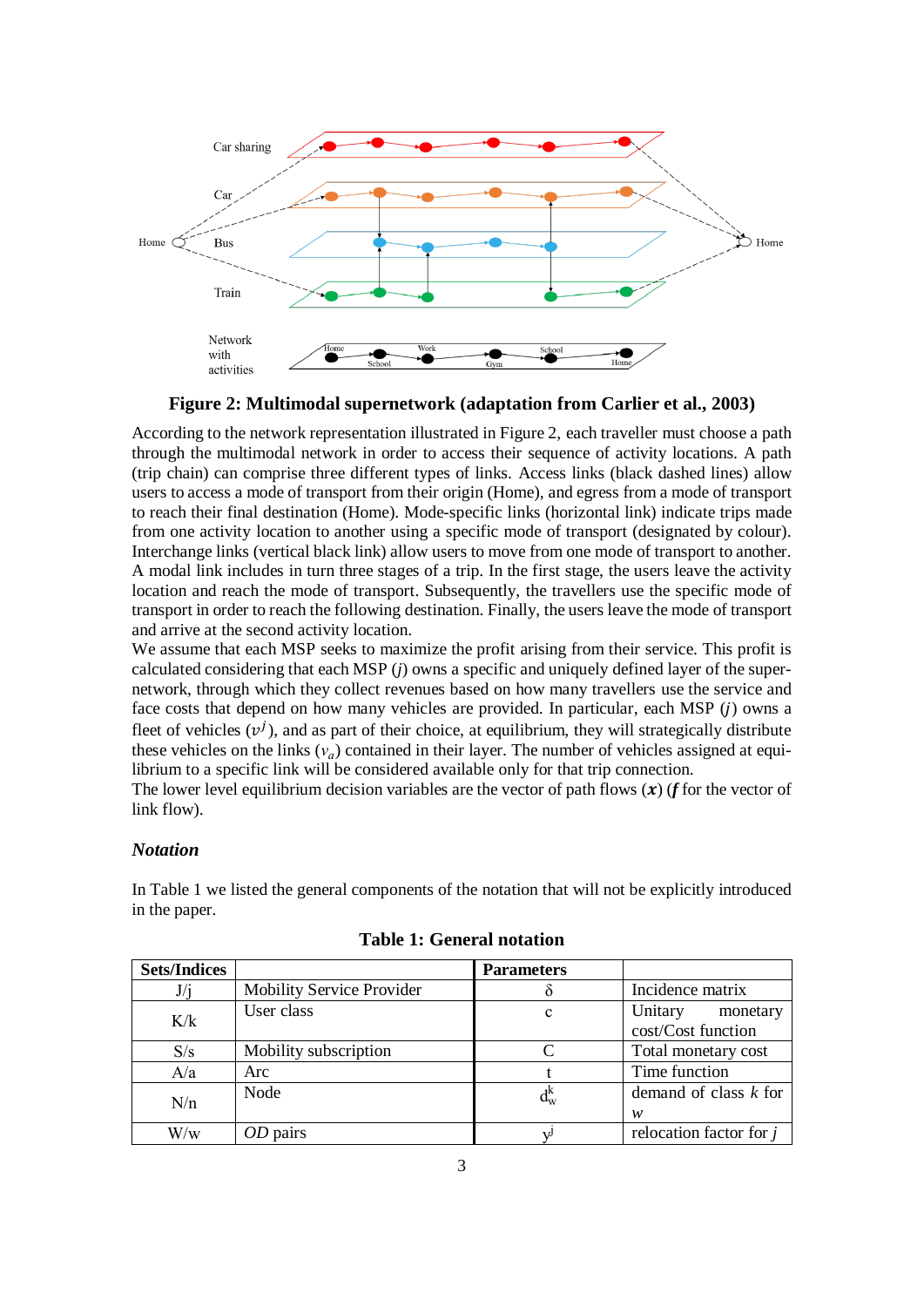| P/p        | Allowed paths in the network             | length of link $a$ |
|------------|------------------------------------------|--------------------|
| <b>XX7</b> | Allowed paths between w                  |                    |
|            | travel demand of the<br>Total<br>network |                    |

The different parameters or functions present in the paper can contain the superscript  $k$ , when they are connected to a user class. When there is a superscript  $i$ , it means that they are connected to the mobility service owned by supplier  $j$ . Unitary costs, cost and time functions are associated to an aspect that will be directly specified in the text (e.g. leasing, access, egress, etc.). Finally, the different components are expressed in hours (h), kilometers (km), euro per hour (€/hour), euro per km ( $\epsilon/km$ ), euro per day ( $\epsilon/day$ ). The calculation is made considering an operative weekday  $(\epsilon/day)$ , in which the distribution of the flow is spread during the entire day. Time and cost functions can depend on one of the decisional variables or both of them.

## *Mobility service providers' formulation*

In this section, we introduce the formulation describing the MSPs behaviour in the form of a profit (G) maximization problem. Accordingly, at equilibrium, a MSP *j* will maximize their objective function as difference between revenues  $R^{j}(x)$  and costs  $C^{j}(v^{j},x)$  derived from their mobility business, as described by Equation 1.

$$
\max_{\nu} G^j(\nu^j, \mathbf{x}) = \max_{\nu^j} \sum_{\nu^j} R^j(\mathbf{x}) - \sum_{\nu^j} C^j(\nu^j, \mathbf{x})
$$
\n
$$
= \max_{\nu^j} F R^j(\mathbf{x}) + V R^j(\mathbf{x}) - F C^j(\nu^j) - V C^j(\mathbf{x})
$$
\n(1)

where the revenues can be split into fixed  $FR<sup>j</sup>(x)$  and variable  $VR<sup>j</sup>(x)$ . Fixed revenues arise from users mobility package subscriptions:

$$
FR^{j}(\mathbf{x}) = \sum_{p} \sum_{s^{j}} x_{p} \delta_{s^{j} p} c_{s}
$$
 (2)

Variable revenues depend on service patronage:

$$
VR^{j}(\boldsymbol{x}) = \sum_{p} \sum_{a^{j}} (c_{a,h} t_{a,main} (f) + c_{a,km} l_{a} + c_{a,ticket}) x_{p} \delta_{a^{j}p}
$$
(3)

Costs in (1) comprise fixed  $FC<sup>j</sup>(v<sup>j</sup>)$  and variable  $VC<sup>j</sup>(x)$ . Fixed costs do not change with the number of customers served, but depend on fleet size:

$$
FCj(vj) = cjleasing(vj)
$$
 (4)

Here we equate fixed costs with leasing costs, including procurement of vehicles, parking spaces and stations. Meanwhile, variable costs depend on the number of users with costs relating to fuel (or electricity) consumed and relocation of vehicles at the end of the day:

$$
VC^j(\mathbf{x}) = \sum_p \sum_{a^j} (c^j_{a, fuel} l_a x_p \delta_{a^j p}) (1 + y^j)
$$
 (5)

Equation 1 is subject to the following constraints:

$$
v^j = \sum_a v_a \, \delta_{aj} \quad \forall j \tag{6}
$$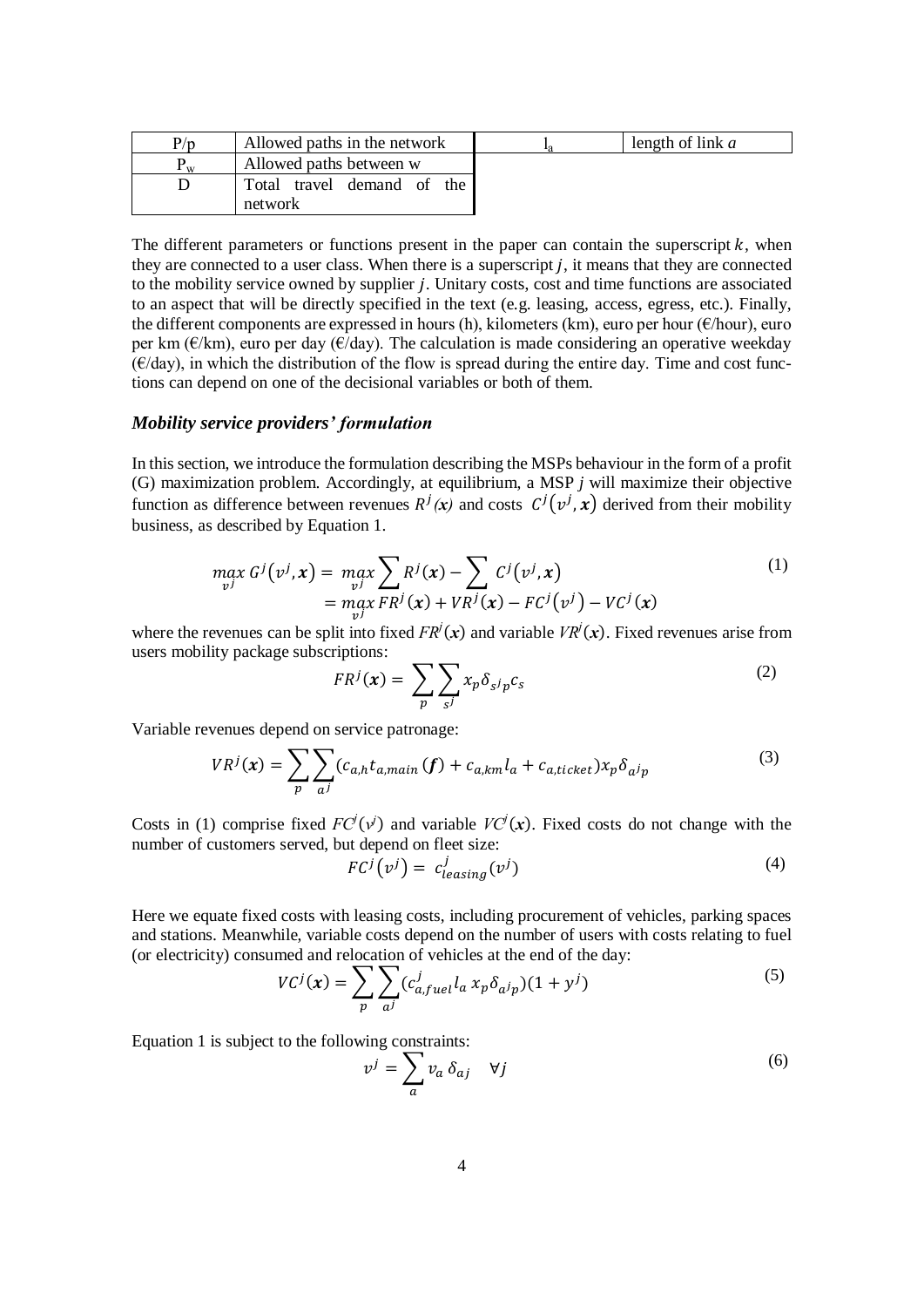$$
v_a \ge 0 \quad \forall a \tag{7}
$$

where (6) indicates that the total number of vehicles of MSP *j* have to be equal to the sum of all vehicles located on the links owned, and (7) is constrains the number of vehicle in each link to be nonnegative.

The innovative aspect of this formulation consists on its possible application to calculate the profit for different mobility services, such as car-sharing, bike-sharing, bus, train, e-scooter and taxi. Due to its structure it can be naturally extended to an Equilibrium Problem with Equilibrium Constraints (EPEC), where at the upper level different MSPs compete and cooperate in order to have profit.

#### *User classes' formulation*

Each user class is assigned to the multimodal network following fixed demand traffic equilibrium, using a path-based adaptation of the multi-class and multicriteria network equilibrium model (Nagurney, 2000). Explicit enumeration of paths is used in this study.

The link flow and the path flow for class *k* are connected through the Equation (8):

$$
f_a^k = \sum_{p \in P} x_p^k \, \delta_{ap} \tag{8}
$$

Total flow on link *a* is:

$$
f_a = \sum_k f_a^k \tag{9}
$$

The class *k* demand on *OD w* must be:

$$
d_w^k = \sum_{p \in P_w} x_p^k \tag{10}
$$

Each mode-specific link is characterised by two components of unitary costs: real monetary costs faced by users in order to use the service associated to supplier *j*, and class-dependent perceived costs connected to access time, waiting time, congestion, etc. The latter costs are associated to flow and capacity dependent functions. In the separable case, these functions depend on the user flow  $(f_a)$  and/or the number of vehicles  $(v_a)$  on that specific link. While considering non-separable link costs, some components are function of the total flow (*f*), the sum of the flows of all the modal links connecting the same activity locations. Hence users of different classes and different modes can influence each other on that link.

Based on the mode-specific link structure described in Section 2, the total cost on a generic link *a* associated to a class *k* can be expressed as:

$$
C_a^k(f, v_a) = C_{a,access}^k(f_a, v_a) + C_{a,main}^k(f, v_a) + C_{a,egress}^k(f_a, v_a)
$$
\n
$$
(11)
$$

where the first term represents the access cost:

$$
C_{a,access}^k(f_a, v_a) = c_{a,access}^k t_{a,access}(f_a, v_a) + c_{a,wait}^k t_{a,wait}(f_a, v_a)
$$
(12)

The second term is the cost on the main mode of transport:

$$
C_{a,main}^k(f, v_a) = c_{a,fuel} l_a + c_{a,main}^k t_{a,main}(f) + c_{a,h} t_{a,main}(f) + c_{a,km} l_a
$$
\n
$$
+ c_{a,ticket}
$$
\n(13)

The third term is the egress cost:

$$
C_{a,egress}^k(f_a, v_a) = c_{a,park}^k t_{a,park}(f_a, v_a) + c_{a,egress}^k t_{a,egress}(f_a, v_a)
$$
(14)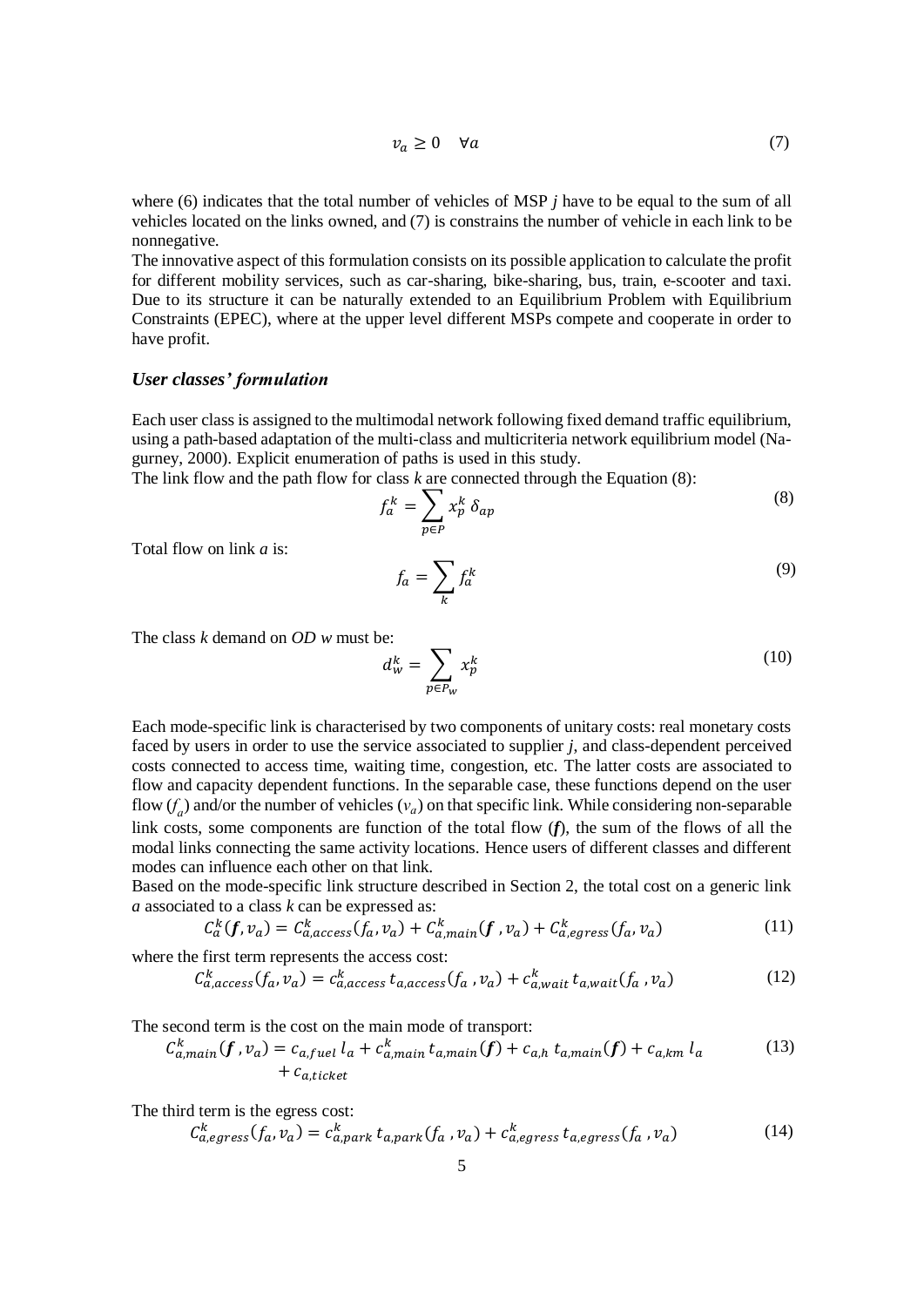When access links and transfer links connect to mobility services characterised by a fixed subscription, the cost perceived by users is equal to a constant value  $(c_s)$ ; otherwise, the cost on that link is equal to zero.

In this context, the supernetwork is built with link-additive costs; therefore, the path cost on each path of the network equals the sum of its constituent link costs. The path cost for class *k* can be written as:

$$
C_p^k(f, \mathbf{v}) = \sum_s c_s \delta_{sp} + \sum_a C_a^k(f, v_a) \delta_{ap}
$$
 (15)

For each class, for all *OD* pairs and for all paths, the path flow *x \** is said to be in equilibrium if the conditions (16) holds:

$$
\mathcal{C}_p^k(f^*, v) \begin{cases} = \rho_w^k & x_p^* > 0\\ \ge \rho_w^k & x_p^* = 0 \end{cases}
$$
(16)

with

$$
x_p \ge 0 \,\forall p \tag{17}
$$

where  $(18)$  is the path flow nonnegativity constraint.

One aspect that increases the complexity of the problem is the interdependency between flows on parallel links of the supernetwork that represent the same real transport link of the underlying infrastructure network. Consequently, the link costs are non-separable. The users' equilibrium is therefore formulated as a VI, as follows:

$$
\sum_{k \in K} \sum_{w \in W} \sum_{p \in P_w} C_p^k(f^*, v) \times (x_p - x_p^*) \ge 0
$$
\n(18)

which can be solved using an Extragradient method (Nagurney, 1999).

### **3. EXAMPLE**

In this section, we show the application of the described methodology solving the users' equilibrium at the lower level for two classes of users. The upper level equilibrium for different MSPs defined in our formulation it is illustrated below, but not explicitly solved it in this paper.

In this example, the first class of users performs the daily tour Home-Work-Home with three modes available: private car, bus and one-way car-sharing service, while the second performs the tour Home-Work-Leisure-Home with bus or private car (Figure 3).

Congestion effects will affect users that decide to choose a mode of transport between car and carsharing, due to the fact that they share the same link on the base network. Bus, instead, is considered to have a dedicated line in the same connection. In this case, the attractiveness of the service will mainly decrease based on the waiting time at the bus stop.

In Table 2 are listed all the parameters used to calculate the equilibrium of the multimodal supernetwork. The elements that are not listed were not considered relevant for the specific mobility services taken into account. We considered that the two classes perceived the link costs on the same way, with the exception of Home-Work links for class 2 where the cost to access and egress are lower than class 1. The link costs functions can take the form of the conventional Bureau of Public Roads (BPR) function (Equation 19) or they can be constant. The parameters used are listed in Table 3.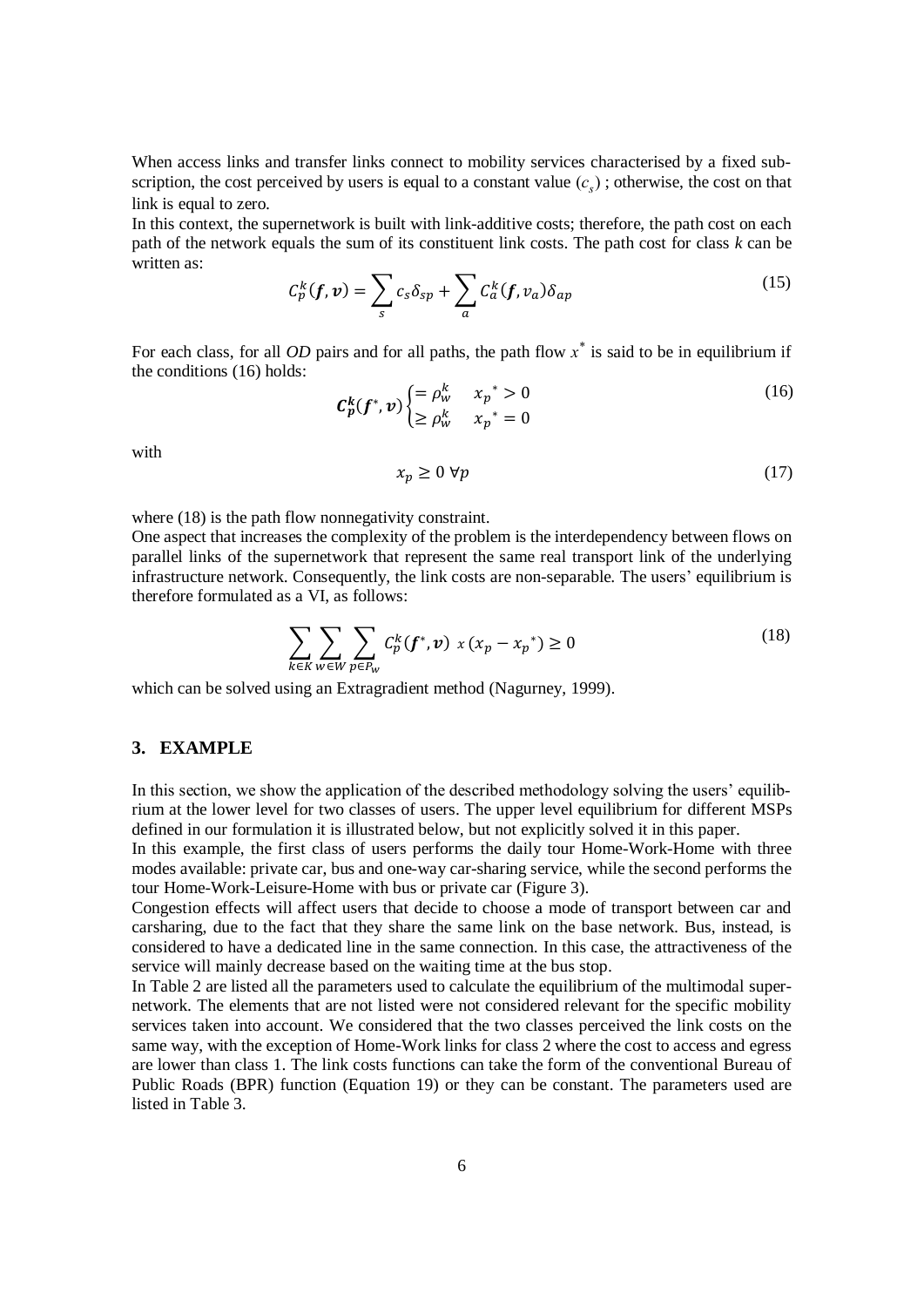

**Figure 3: Example 2 for user class 1 and 2**

| <b>Parameters</b>               | Private car | Car-sharing    | <b>Bus</b>      |  |  |
|---------------------------------|-------------|----------------|-----------------|--|--|
| $d_1^1$                         | $(j=1)$     | $(j=2)$<br>200 | $(j=3)$         |  |  |
| $\overline{d_2^2}$              |             | 100            |                 |  |  |
| $\mathbf{c}_{\mathbf{s}}$       |             | $\overline{2}$ | 0.5             |  |  |
| $c^j_{a, fuel}$                 |             | 0.08           |                 |  |  |
| $c_{a,access}^k/c_{a,egress}^k$ | 8           | 8.5            | 10              |  |  |
| $c_{a,access}^2/c_{a,egress}^2$ | 8           | 8.5            | 8.8 (Home-Work) |  |  |
| $c_{a,wait}^k$                  |             | 8              | 10              |  |  |
| $c_{a, main}^k$                 | 8           | 8              | 10              |  |  |
| $c_{a, fuel}$                   | 0.36        |                |                 |  |  |
| $c_{a,h}$                       |             | 0.5            |                 |  |  |
| $c_{a,km}$                      |             | 0.5            |                 |  |  |
| $l_a$                           | 10          | $10\,$         | 10              |  |  |
| $c_{a,ticket}$                  |             |                |                 |  |  |
| $c_{a, park}^k$                 | 13          |                |                 |  |  |

# **Table 2: Parameters**

$$
t = t_0 + \alpha \left( 1 + \frac{f}{C} \right)^{\beta}
$$

(19)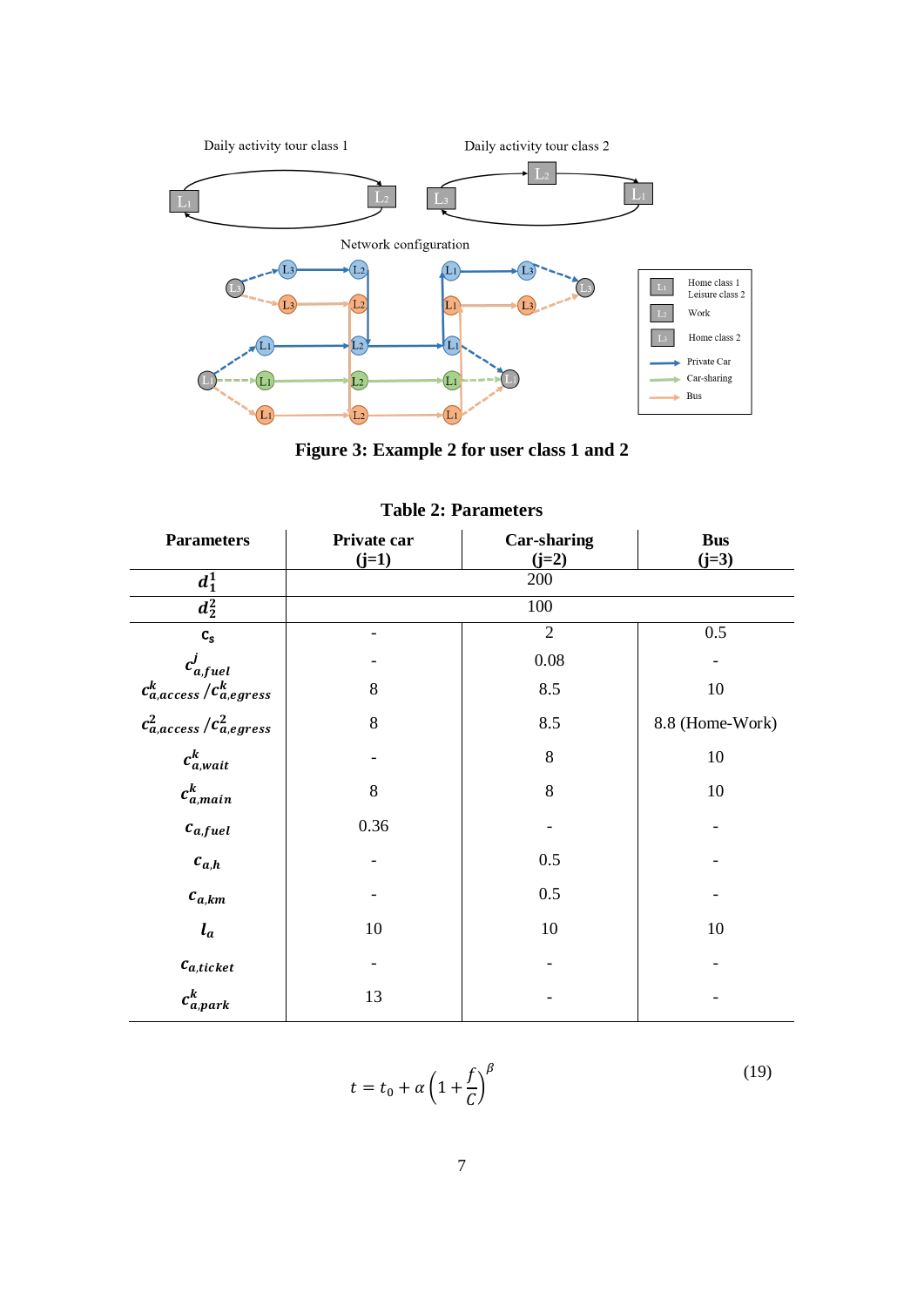|                            | Private car |                |                |              | <b>Car-sharing</b> |         |            |                | <b>Bus</b>       |                  |         |               |         |                  |       |
|----------------------------|-------------|----------------|----------------|--------------|--------------------|---------|------------|----------------|------------------|------------------|---------|---------------|---------|------------------|-------|
| <b>Function</b>            | $t_{0}$     | $\alpha$       | $\beta$        | $\mathcal C$ |                    | $t_{0}$ | $\alpha$   | $\beta$        | $\boldsymbol{c}$ |                  | $t_{0}$ | $\alpha$      | $\beta$ | $\boldsymbol{c}$ |       |
| $t_{a,access}(f_a, v_a)$   |             |                |                |              |                    | 0.0125  | 0.15       | 4              | $v_a$            | $f_a$            | 0.0625  |               |         |                  |       |
| $t_{a,wait}(f_a, v_a)$     |             |                |                |              |                    | 0.05    | 0.2        | $\overline{4}$ | $v_a$            | $f_a$            | 0.3     | 0.15          | 2       | 200              | $f_a$ |
| $t_{a, main}(f)$           | 0.2         | 2              | 4              | 200          |                    | 0.2     | 2          | $\overline{4}$ | 200              | $\boldsymbol{f}$ | 0.3     |               |         |                  |       |
| $t_{a, park}(f_a, v_a)$    | 0.1         | $\overline{4}$ | $\overline{4}$ |              | $f_a$              |         |            |                |                  |                  |         |               |         |                  |       |
| $t_{a,egress}(f_a, v_a)$   | 0.075       |                |                |              |                    | 0.0125  | 0.15       | 4              | $v_a$            | $f_a$            | 0.0625  |               |         |                  |       |
| $c'_{\text{leasing}}(v^j)$ |             |                |                |              |                    |         | $3v^{j=2}$ |                |                  |                  |         | $0.05v^{j=3}$ |         |                  |       |

**Table 3: Functions parameters**

In the example, we calculate the profit of the bus service (Figure 4, left side, bold line) and of the carsharing supplier (Figure 4, right side, bold line). We additionally illustrate how the profit of a MSP can change when changing the strategies of the competitors (Figure 4, dotted lines). In both cases we increased of one unit the capacity at each iteration. In solving user equilibrium, the extragradient algorithm was deemed to have converged when the standard path cost gap function arrived below 1E-4.



**Figure 4: Bus (left) and Car-sharing (right) profit maximization**

In Figure 4 the path flows for the two OD are illustrated, on the left side it is possible to see how increasing the capacity (frequency) of the service users are moving from the private car to the bus, while the car-sharing service with a constant number of vehicles works almost constantly at capacity. The scenario in which the car-sharing company is increasing the number of vehicles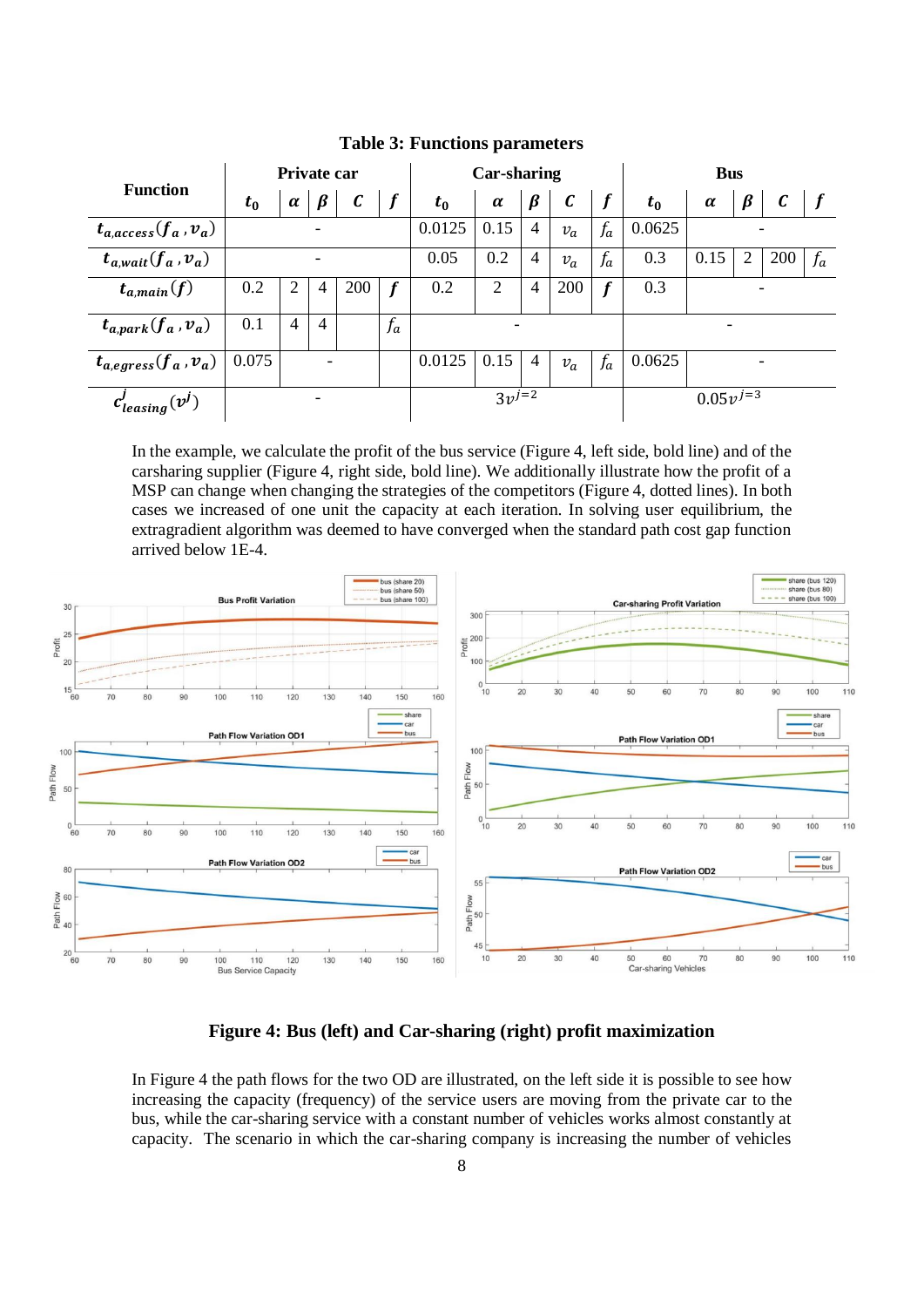available (right side) shows that the flow on car and car-sharing are fully correlated, and it is clear that bus takes all the exceeding demand.

## **4. CONCLUSIONS**

The interaction between different MSPs and multiclass users is formulated as an MPEC, where profit maximization provides the MSP objective functions and equilibrium conditions are written as a VI. The use of the VI in this type of problem helps to consider congestion effects that occur when different modes of transport interact. To present the properties of the model, a numerical example is solved in which a car-sharing provider and a bus company optimize the capacity of their service while competing with private car usage. The results clearly show the relationship between car and car-sharing, due to the BPR travel time function that considers these modes of transport sharing the same road. What it is also clear is that increasing the frequency of the bus service increases its attractiveness, as a consequence of the reduction in waiting time.

Our future work will extend this model in several ways: (i) the use of more complex functions combined to calibrated parameters will help to better understand the properties and the relationship between different actors. (ii) The variation of more decisional variables in the process, to better optimize the supplier's profit. (iii) Finally, a full study on the upper level cooperation and competition between different MSPs.

## **ACKNOWLEDGMENT**

This research is part of the project MaaS4All funded by Fonds National de la Recherche Luxembourg (GRANT\_NUMBER: 13769009).

## **REFERENCES**

Carlier, K., Inro, T., Fiorenzo-Catalano, S., & Lindveld, C.D. (2003). A supernetwork approach towards multimodal travel modeling.

Fu, X., Lam, W.H., Chen, B.Y., & Liu, Z. (2020). Maximizing space-time accessibility in multimodal transit networks: an activity-based approach. *Transportmetrica*, 1-29.

Luo, Z.T., Pang, J.S., & Ralph, D. (1996). Mathematical Programs with Equilibrium Constraints.

Nagurney, A. (2000). A multiclass, multicriteria traffic network equilibrium model. *Mathematical and Computer Modelling, 32*, 393-411.

Nagurney, A., 1999. Network Economics, Advances in Computational Economics. Springer US, Boston, MA. https://doi.org/10.1007/978-1-4757-3005-0

Nair, R., & Miller-Hooks, E. (2014). Equilibrium network design of shared-vehicle systems. Eur. J. Oper. Res., 235, 47-61.

Nguyen, T.K., Hoang, N.H., & Vu, H.L. (2022). A unified activity-based framework for one-way car-sharing services in multi-modal transportation networks. *Transportation Research Part E: Logistics and Transportation Review*.